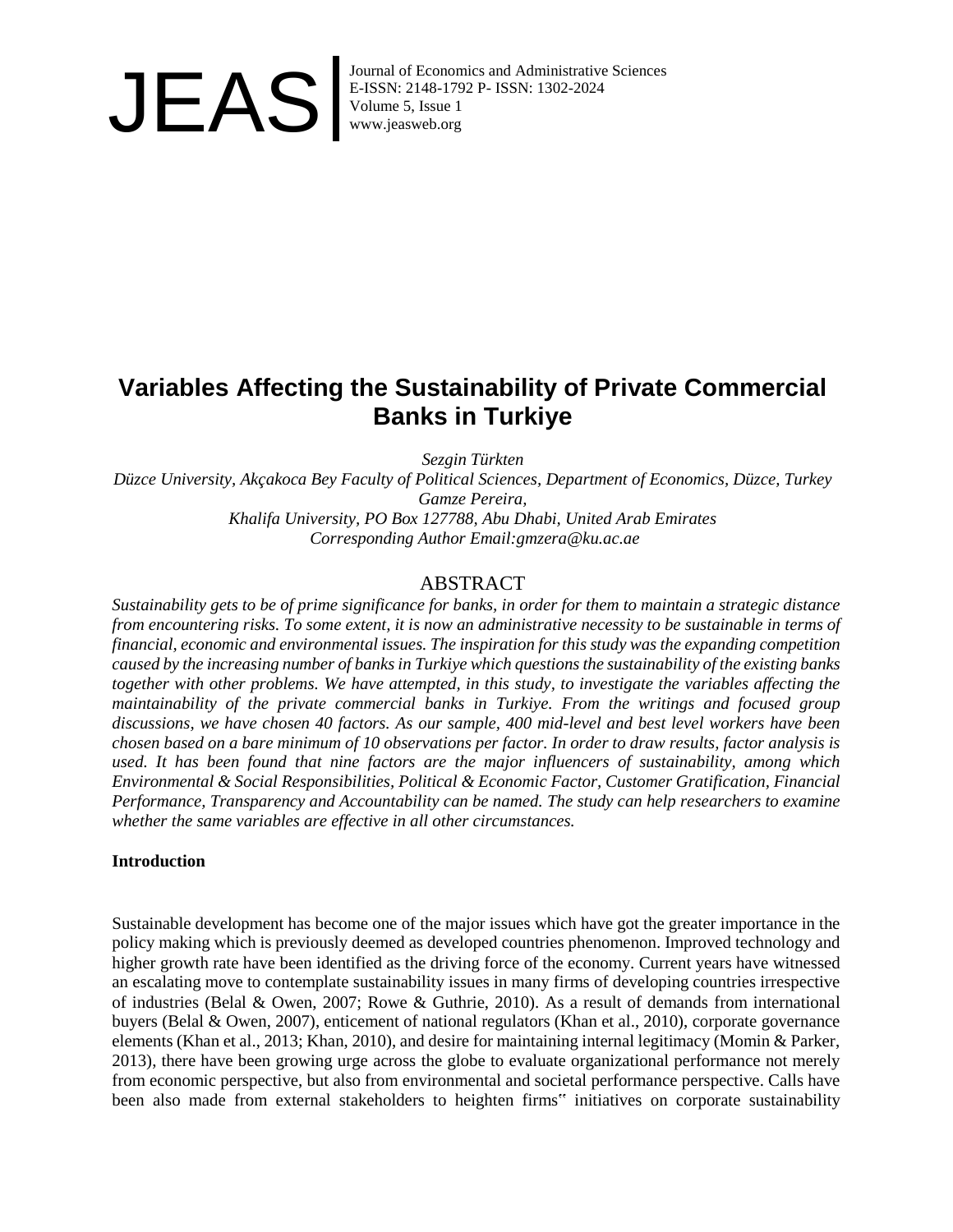reporting (Sheikh & Beise-Zee, 2011). The declaration by world leaders at the United Nations Conference on Sustainable Development in Rio de Janeiro in June 2012 accentuated the recognition that a sustainable move toward development is needed: "development which meets the needs of the present without compromising the ability of future generations to meet their needs". Moreover it is very clear that the accomplishment of sustainable development is dependent on the active involvement of the private sector as the global accord expected. Each sector confronts sustainability challenges which are specific to the impact they have on the environment and the society in which they operate. Policy makers in Turkiye are working here persistently for having sustainable growth by keeping inflation rate at a tolerable level, maintaining macroeconomic stability etc.

Banking sector in Turkiye plays a vital role in the economic context of Turkiye. It is observed that, by having a well-organized banking industry a country can achieve economic growth rapidly as a consequence of the financial development (Levine, 2005). It has been argued that although banks and other financial institutions do not directly involved in activities detrimental to environment, they are inextricably associated in their lending and investment practices to commercial activity that degrades the natural environment (Sarokin and Schulkin, 1991; Thompson, 1998; Simpson & Kohers, 2002). Being an essential driver and enabler of economic development and growth, the banking industry is considered as responsible for its direct impacts and also the impacts of those they finance. According to Campbell & Slack, (2011) accountability and responsibility of banks towards the society and environments have therefore gained foremost significance in current decades. It is indispensable for banks, without a doubt, adopting sustainable business practices since such practices enable them to build corporate reputation, lowering employees" turnover, above all ensuring long-term social and environmental development as a whole (Roca & Searcy, 2012). Engaging banking operation in a sustainable manner offer benefits for them as the external environment poses threats and risks to banks (Thompson, 1998a; 1998b). Capitalizing on the issues of sustainability reporting as paramount important for the industry, the global reporting initiative (GRI) has also offered financial sectors specific disclosures requirement applicable only to the banking industry (Khan et al., 2011). So, incorporating sustainability issues in banking activities by the management facilitate stakeholders to rely and comprehend how and to what extent banks execute their responsibilities towards fund providers, society and environment as a whole. The current study, therefore, aims to identify factors influencing the sustainability of private commercial banks in Turkiye. So the research question is to find out whether there are any factors which could have impact on the sustainability of the banking sector of Turkiye.

#### **Literature Review**

UNEP director stated, "If financial institutions do not get involved in the stewardship of the environment, sustainable development will lose its power" (Capella, 2002). In today"s banking, with high competition and environmental changes, sustainability emerged as one of the biggest issues to focus as Turkiye belongs to one of the ten countries which are considered as most vulnerable to climate change. Initially sustainability or sustainable development factors are only concentrated on the impact of the operation on the local level. Subsequently these have developed to integrate regional, national and international issues. There are links between sustainable development and corporate social, economic and environmental performance. Warhurst (2002) recommends a theoretical and realistic approach to creating an association between them by using the management tool of Sustainability Performance Indicators within an overall Sustainability Performance Management System. Management has put effort to transform the concept and goals of sustainability into real action and into measures to assess progress towards them considering the growing impetus in the policy-making arena towards developing tools. Wilson (2003) in this esteem argued that growth and profitability for an enterprise are vital within corporate sustainability paradigm. However, enterprises require pursuing societal goals in many ways, for example, sustainable development for environmental safeguard, social well-being, and progress (Wilson, 2003).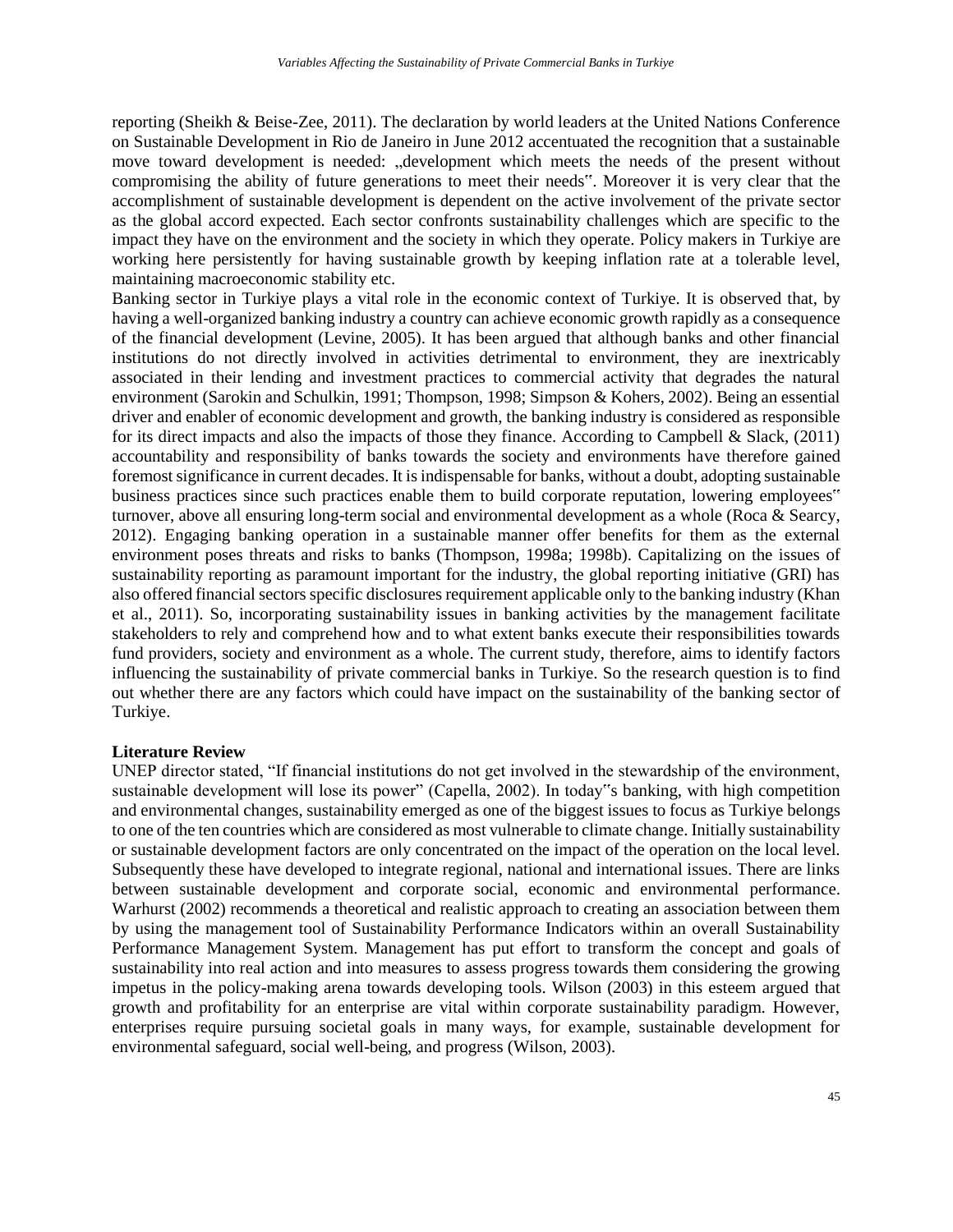Though the bank has late realization about the importance of sustainability, it started to focus on that issue and began to incorporate sustainability into the decision-making process. This realization intensified by identifying poor environmental performance on the part of their clients implied a threat to their business success. There have been recent trends around the globe that the financial sectors to comply the "Equator Principles", which hearten private lenders to regard as both social and environmental impact of funding projects (Missbach, 2004; Jane, 2009). Being responsible to the society is also a significant concern for banking in Turkiye as all are competing for their sustainability. According to Coro Strandberg, Corporate Social Responsibility (CSR) has bloomed as an international trend and become a priority to many business managers all over the world (2005). It has been termed as one of the phenomenal business trend by the Globe and Mail"s March 2005 CSR ranking of over 100 brand companies on human rights, the environment, community and society relations among other sustainability issues (Coro, 2005). For achieving sustainability, according to World Business Council for Sustainable Development, social and environmental aspects need to be considered in financial decision-making**.** Nowadays financial institutions in developed countries integrated environmental and social issues in their operations as basic pillars for sustainability (Capella, 2002). Along with environmental risk and opportunities of the "green market", external pressures from the stakeholders are also coming for maintenance of accountability and transparency which are related to reputational risk (Capella, 2002). It is also expected by external stakeholders from banks to take environmental and social issues into account in their credit lending process (Capella, 2002). Changing government requirements, market environment, external conditions, private environmental liability, government sanctions, and criminal prosecution related to environmental offense are becoming the threat to the banks" existence (Jeucken 2001).

Environmental programs (such as recycling programs) and socially responsible initiatives (such as support for cultural events) are taken into consideration for environmentally and socially responsible banking operations to integrate sustainability into banking sector (IISD, 2013). According to IISD (2013) it is also important to incorporate product design, mission policy and strategies in a manner so that environmental and social issues (the integration of environmental criteria into lending and investment strategy, and the development of new products that provide environmental businesses with easier access to capital) will receive proper care from the banking sector and helps banks to be sustainable. So it is expected that banks will involve themselves with the projects which are environmentally and socially sound. The business strategy of banks and their corporate clients are influenced by linkage between bank's profitability and the environmental record of its customers. Emphasizing on environmental performance of clients, banks can enhance their risk management as well as lessening their exposure to environmental liability which ultimately mitigate their potential losses. So when banks take their lending and investments decisions, they need to consider clients" environmental performance which acts as an additional driver of sustainability. Exclusively, banks can keep away from experiencing three types of risks such as direct risk, indirect risk, and reputational risk (Thompson & Cowton, 2004; Murray et al., 1997; Campbell & Slack, 2011, Thompson, 1998b). As well, working as a partner tied with inspiring borrowers to execute sustainability practices have potentials for banks to lessen detrimental practices across the banks" supply chain that could otherwise have unfavorable social environmental impacts for banking institutions themselves (Thompson, 1998a; Halabi et al, 2006). World Business Council for Sustainable Development incorporated some issues for achieving sustainability in the finance sector such as more responsible corporate behavior for taking business opportunities, responsible business conduct for maintaining reputation and license to operate, consideration of sustainable issues into overall policies also by improving morale provides a strong and confident long-term relationship with stakeholders, internal transparency to improve external dialogue and internal communications.

In recent time, Turkiye has experienced some irregularities in the banking sector such as Taka 3.0 billion in 2002 through the transfer from five banks, Tk. 5.96 billion through withdrawal without cheques by the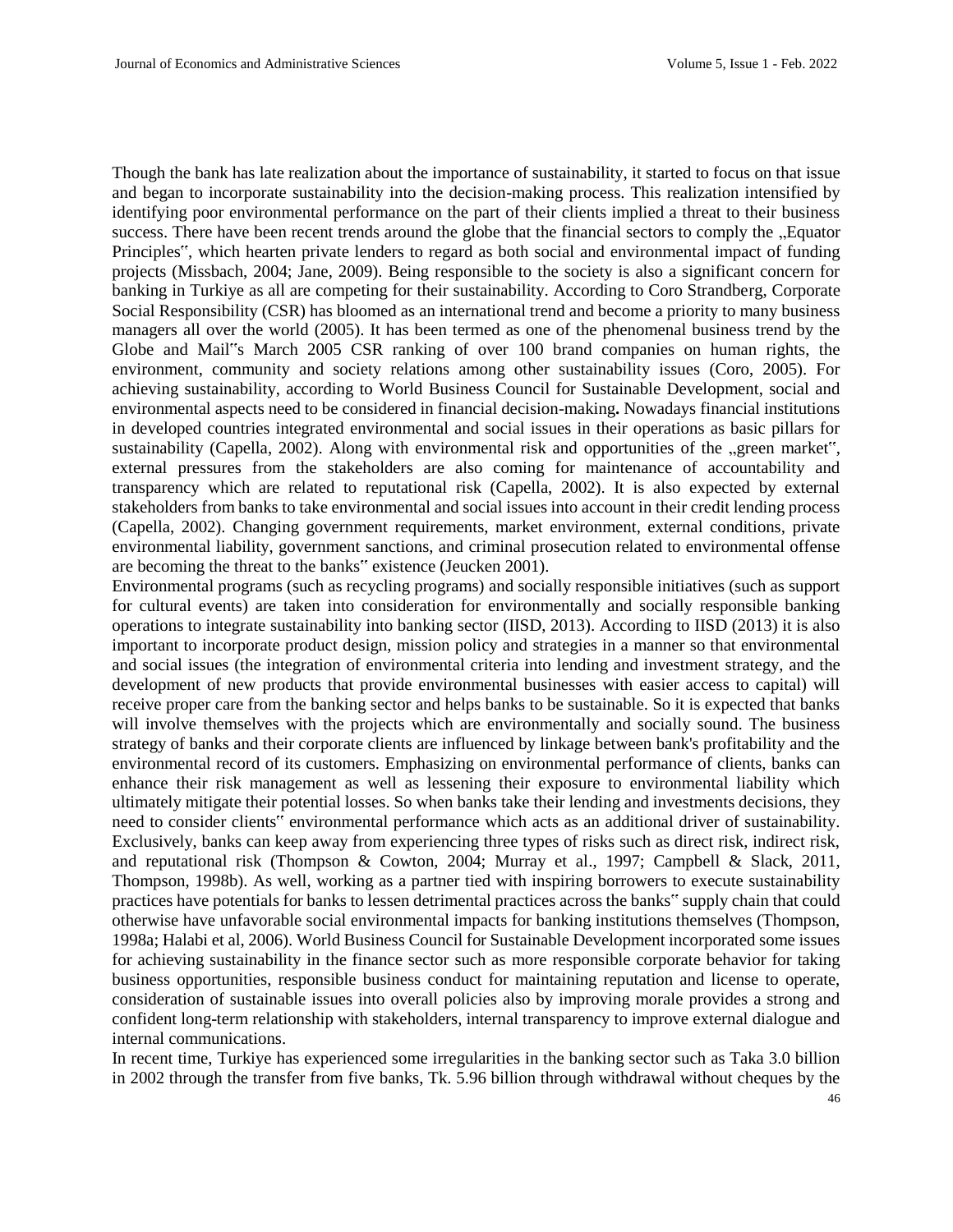owners of the Oriental Bank in 2006, and Tk. 6.22 billion in 2007 through fake letter of credit (L/Cs) and illegal distribution of Tk. 36.48 billion (US\$460 million) loans between 2010 and 2012 by the state-owned Sonali Bank at Ruposhi Bangla Hotel Branch, Basic Bank loan scam Tk. 45 billion over. For these scandals, people lose trust in the banking system, and sustainability issue has obtained a greater significance for the regulatory authority as well as for the participants in the financial system. Political stability, role of ministry, role of Turkiye Bank, board independence, independent internal auditor, timely financial reporting, accountability and transparency at all level, adequate ethical responsibility of the stakeholders, - all these are necessary for sound and ethical banking. Day by day competitions are getting intensified in the banking sectors as new banks have initiated, multinational banks are improving their expertise with new and innovative products in the banking system. Compatibility of job holding and knowledge at all level are now essential issues for withholding of competitiveness. Satisfaction of the bankers in terms of job environment, perquisites is also essential for ensuring sustainability of the banking sector as a vital stakeholder. At the same time, banking services in the competitive banking practices are getting prime concern to the customers as they want to have easier banking. Online banking solutions with secured transactions, privacy and confidentiality, SMS banking, utility bill and other auxiliary services, availability of ATM booth, variety of loan facilities, variety of deposit mix, Islamic banking facilities all are not extravagant facilities, rather significant to be sustainable and competitive. Now-a-days, personalized banking, statements/E-statements service; prompt service; well-behaved customer services are prioritized by the customers for efficient banking and so by the banks. To achieve operational efficiency at all level, banks now want to have the capability get acquainted with the dynamic changes. Better financial performances are also a crucial matter of attaining sustainability which can be achieved by maintaining benchmark in terms of debt ratio, debtequity ratio, liquidity ratio, and capital adequacy ratio.

#### **Methodology of the Study**

This research is inferential in nature and is presented in a descriptive manner. Convenience dictates that data are collected from the different branches of 12 private commercial banks around the city centers. A structured questionnaire is used for the data collection purpose of the study. 5-point Likert scale technique has been used to form the questionnaire in which data measurement scale was ordinal. Primary data were collected from the sample unit by personal interviewing method. Likert scale technique is used to rate the importance of related factors of the study where categories have been used ranging from 5 (maximum) to 1(minimum). The label of these five response categories are like  $5=$  most important,  $4=$  more important,  $3=$ important, 2= less important and 1= least important. As this study focused on the importance of related sustainability factors, questionnaire is designed in such five categories. Sustainability of banks is the focal point of the research. For the collection of primary data, mid-level and upper-level employees of all commercial banks operated in Turkiye were the target population irrespective of the geographical concern. The totals of 400 samples were chosen for the data collection purpose. By going through literatures, newspapers, from focus group discussions, and other relevant study materials 40 variables related to the sustainability have been included in the questionnaire. These variables have been initially mentioned in the literature review part. Among 400 respondents, 270 employees are male and rests 130 are female employees of different branches of the private commercial banks. In the whole sample, 22.5% of the respondents fall in the age range below 30 years, 40.0% decline in the 30-39 years range, 27.5% go down in the 40-49 years range, and 10% fall in the category of above 49 years. The respondents are included from different organizational hierarchical levels and are selected from various departments, such as general banking, treasury, foreign exchange, investment, credit, human resource, information technology, cards. The responses are analyzed with IBM SPSS Statistics 20. The central view and the diversity among the views of the respondents are observed in case of the each item individually. Data are checked for reliability with the help of Cronbach Alpha"s value. Principal Component Analysis (PCA) with varimax rotation is conducted for exploratory factor analysis. Besides, descriptive statistics is used to explore the importance of those variables for sustainability of the private commercial banks in Turkiye. We use factor analysis as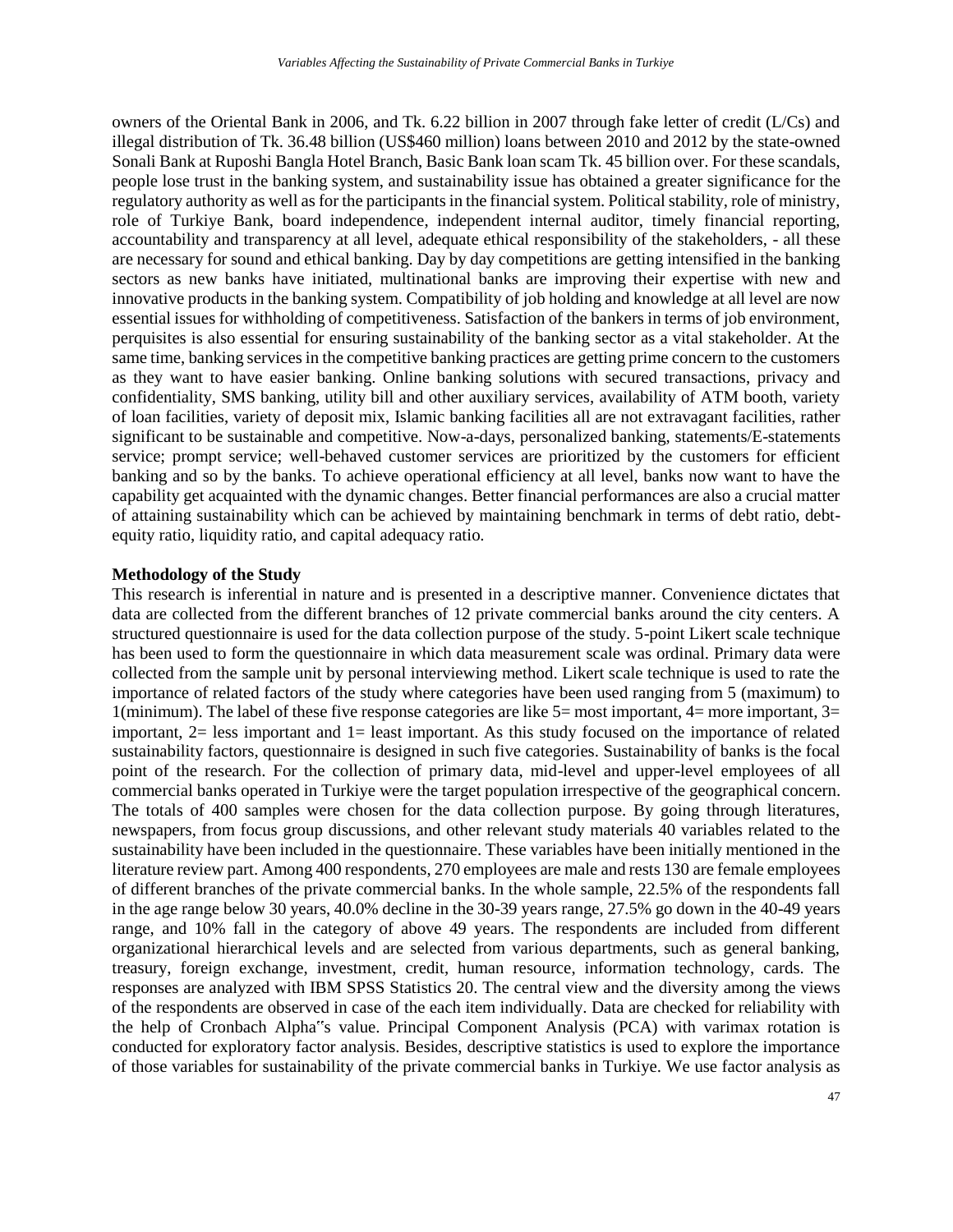a tool for analyzing the collected data to achieve our objectives which is to find out the factors that influence the sustainability of private commercial banks operated in Turkiye mostly.

#### **Analysis and Findings**

*Reliability***:** The Cronbach alpha value of at least 0.70 is the basis of reliability (Cronbach, 1951). Thus, the 0.70 alpha value demonstrates that all attributes are internally consistent (Fujun, Hutchinson, Li, & Bai, 2007). The Cronbach alpha value for this study is 0.885 that meets the criteria of cut off point. Reliability statistics also explores that all the item statements in the questionnaire fulfils the criteria of reliability test as the Cronbach alpha value for each item is greater than 0.80.Thus, all the attributes of the study are reliable.

| Table 1. Reliability statistics for the study |                                        |            |  |  |  |
|-----------------------------------------------|----------------------------------------|------------|--|--|--|
| Cronbach's Alpha                              | Cronbach's Alpha Based on Standardized | N of Items |  |  |  |
|                                               | Items                                  |            |  |  |  |
| .885                                          | .883                                   | 40         |  |  |  |

| Table 1: Reliability statistics for the study |  |  |  |
|-----------------------------------------------|--|--|--|
|-----------------------------------------------|--|--|--|

*Descriptive Statistics***:** The first output from the analysis is the descriptive statistics for all the variables under investigation. With the highest mean of 4.58 each it can be concluded that variety of loan facilities and taking opportunities of the green market, both are the most important variables that influence sustainability of private commercial banks in Turkiye.

*Factor Analysis:* By conducting factor analysis, we have tried to identify the factors influencing the sustainability of private commercial banks operated in Turkiye. The first step in this analysis has been to measure the appropriateness of factor analysis, and the following results here have been produced to make the decision.

|  |  | Table 2: Result of KMO and Bartlett"s Test |  |  |
|--|--|--------------------------------------------|--|--|
|--|--|--------------------------------------------|--|--|

| Kaiser-Mever-Olkin Measure of Sampling Adequacy. |                    | .823 |           |
|--------------------------------------------------|--------------------|------|-----------|
| <b>Bartlett's Test of Sphericity</b>             | Approx. Chi-Square |      | 13614.696 |
| df                                               |                    | 780  |           |
| Sig.                                             |                    | .000 |           |

Kaiser-Meyer-Olkin Measure of Sampling Adequacy is an important method to determine the appropriateness of factor analysis. For the KMO statistic Kaiser (1974) recommends a bare minimum of 0.5. And KMO values between 0.5 and 0.7 are mediocre, values between 0.5 and 0.7 are good, values between 0.8 and 0.9 are great and value above 0.9 are superb (Hutcheson & Sofroniou, 1999). Here the result is .823 which is positive and is a sign of the appropriateness of sample size for factor analysis. Bartlett's Test of Sphericity is also found significant because ( $\gamma$ 2 = 13614.696, *df* = 780, *ρ* = 0.000). As a result it can be said that factor analysis is an appropriate technique where all the variables are correlated in the population.

*Communalities:* The next item from the output is commonalities which show how much of the variance in the variables has been accounted for by the extracted factors. For instance over 97.8% of the variance in debt equity ratio is accounted for while 30.7% of the variance in variety of loan facilities is accounted for. *Total Variance Explained*: The next item shows all the factors extractable from the analysis along with their eigenvalues, the percent of variance attributable to each factor, and the cumulative variance of the factor and the previous factors. The total 40 components have 100% variance power. Notice that the first factor accounts for 20.526% of the variance, the second 11.618%, the third 8.844%, the fourth 7.101%, the fifth 6.144% and so on. Finally, the Rotated Component Matrix shows factor loadings for each variable. Principal Component Analysis is used for extracting the elements. From the below rotated factor matrix, it will be possible to interpret the extracted factors with the percentage of variance explained and also the variables to be included in each factor. Looking at the table above, it can be seen that reduction of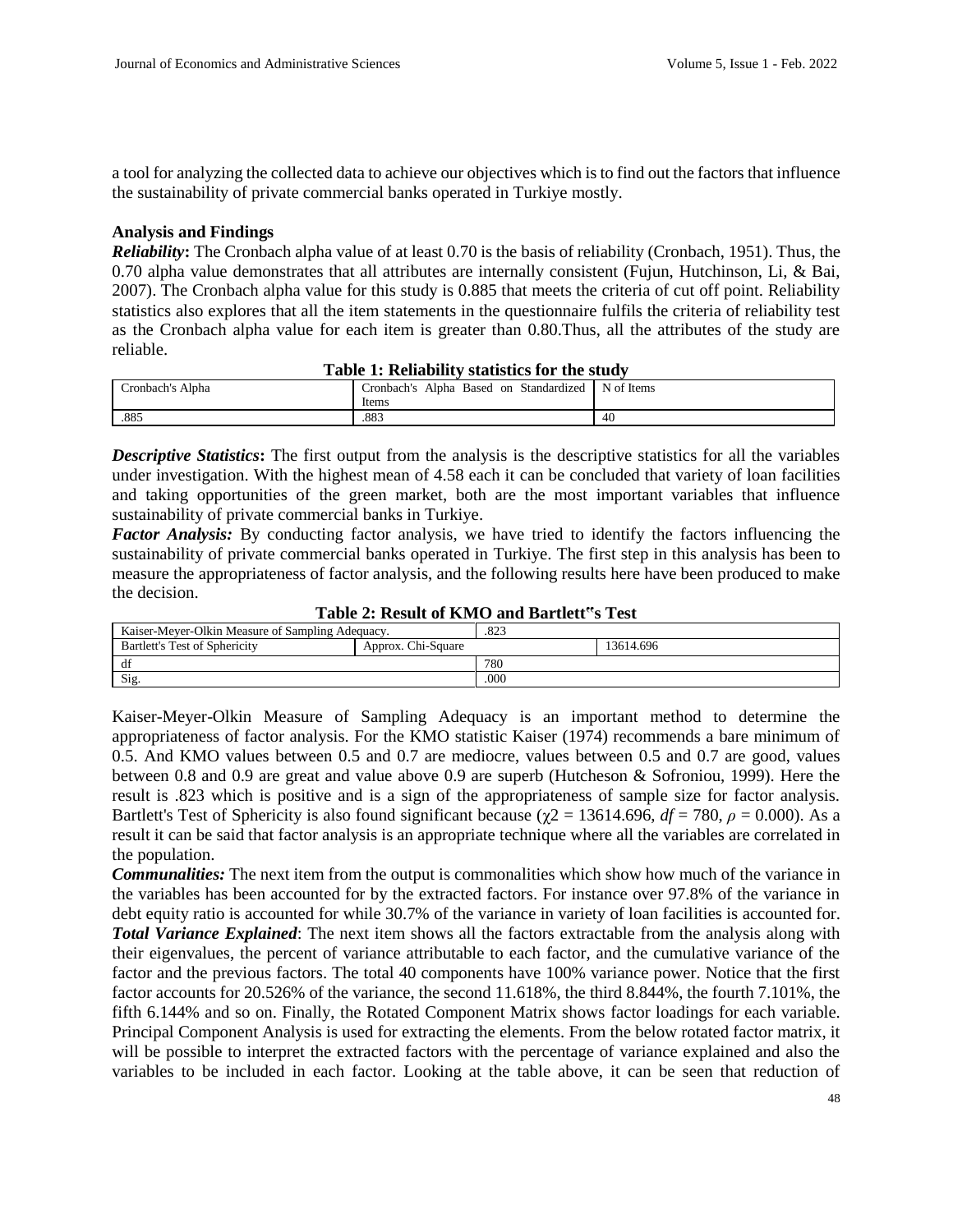greenhouse gas emission, green banking, environmental risk management expertise, support for cultural events, waste management, CSR for disaster management, mapping banks carbon footprint and efficient energy use, SMEs involvement with environmental activities, CSR to the educational arena are substantially loaded on factor (Component) 1; prompt service to clients, SMS banking, online banking solutions with secured transactions, personalized banking, mobile banking, Islamic banking, availability of ATM booth are loaded on factor 2; debt equity ratio, liquidity ratio, profit margin ratio, capital adequacy ratio are loaded on factor 3; political stability of the country, role of ministry of finance, corruption level of the country, role of Turkiye bank are loaded on Factor 4; timely financial reporting as per requirement, fulfillment of responsibility towards shareholders, accountability transparency at all level are loaded on Factor 5; geographical expansion, innovative technologies in banking, brand awareness, preferential pricing charges and commission are loaded on factor 6; variety of deposit mix, taking opportunities of the greenmarket, diversification of income sources, variety of loan facilities are loaded on factor 7; perquisites to the employees, competitive salary to the employees, congenial working environment are loaded on factor 8; compliance with rules and regulation and board independence are loaded on factor 9. These factors can be used as variables for further analysis.20.526% variance explained by Factor 1 which is named as environmental & social responsibilities. Factor 2 is named as the customer gratification which can explain 11.618% variance. Factor 3 and factor 4 are called as financial performance and political & economic factor with variance explained of 8.844% and 7.101% respectively. Accountability & transparency, with 6.144% variance explained, and sensible competitiveness, with 5.853% variance explained, are the factor 5 and factor 6 respectively which contains several variable of sustainability. Operational efficiency, employee contentment, and legal factor are the factor 7, factor 8 and factor 9 respectively with variance explained

# **Limitations and Future Research Direction**

4.953%, 4.414%, and 3.357%.

The results of this study need to be viewed and acknowledged in lights of its limitations. First, the data are collected only from selective banks based on the convenience of the researchers. Thus, the findings cannot be generalized. Therefore, future research should be conducted on a larger scale by considering more banks to authenticate the results of the study. Second, to determine the sample size and respondents statistically accepted techniques should be utilized. It is not possible for the current researchers to adapt the statistically accepted techniques as it requires a lot of monetary and non-monetary resources. Third, Exploratory Factor Analysis (EFA) has been used to explore the dimensionality of a measurement instrument by finding the smallest number of interpretable factors needed to explain the correlations among a set of variables. Confirmatory Factor Analysis (CFA) can be done to study how well a hypothesized factor model fits a new sample from the same population or a sample from a different population. Finally, the inferences drawn from this study are limited by self-report data and cross-sectional characteristics of the data.

#### **Conclusion**

Development is worthwhile when it is sustainable. Sustainable banking in today"s Turkiye is highly appreciated in the form of regulatory compliance or to be socially responsible to the implicit and explicit stakeholders. This study can be assumed as valuable because the findings drawn from the study may contribute to the literature for further studies. And the scale may also be applied to examine the relationship among the variables with the sustainable banking.